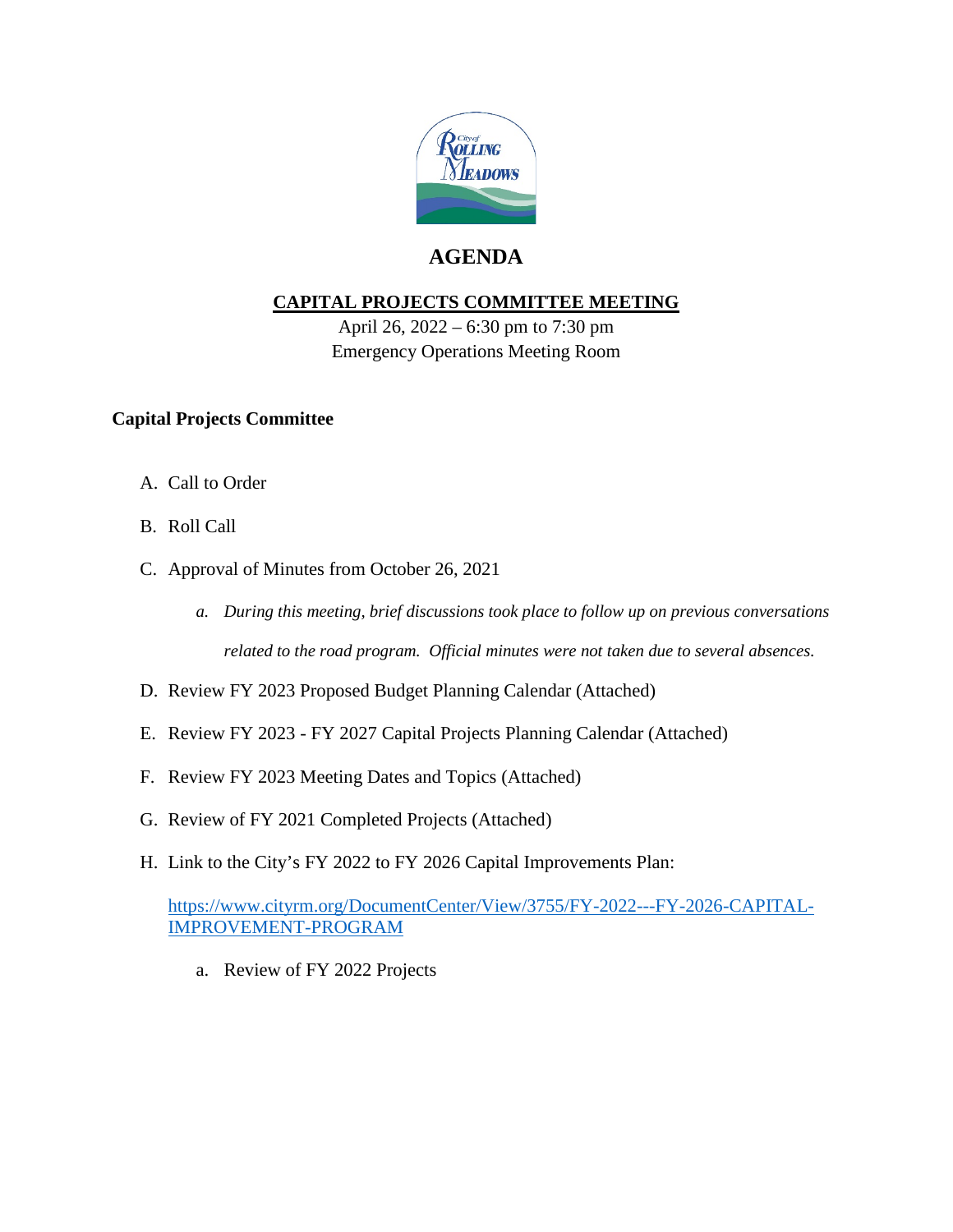- b. Fund Review Major Projects
	- i. 911 Fund
	- ii. Building & Land Fund
		- 1. Planning Discussion Items
			- a. 3200 Central (Public Works)
			- b. 3900 Berdnick (Public Works)
			- c. City Buildings Space Needs Assessment/Long Term needs
			- d. Public Works Emergency Power Supply
- I. Other items as needed
- J. Public Comment
- K. Adjournment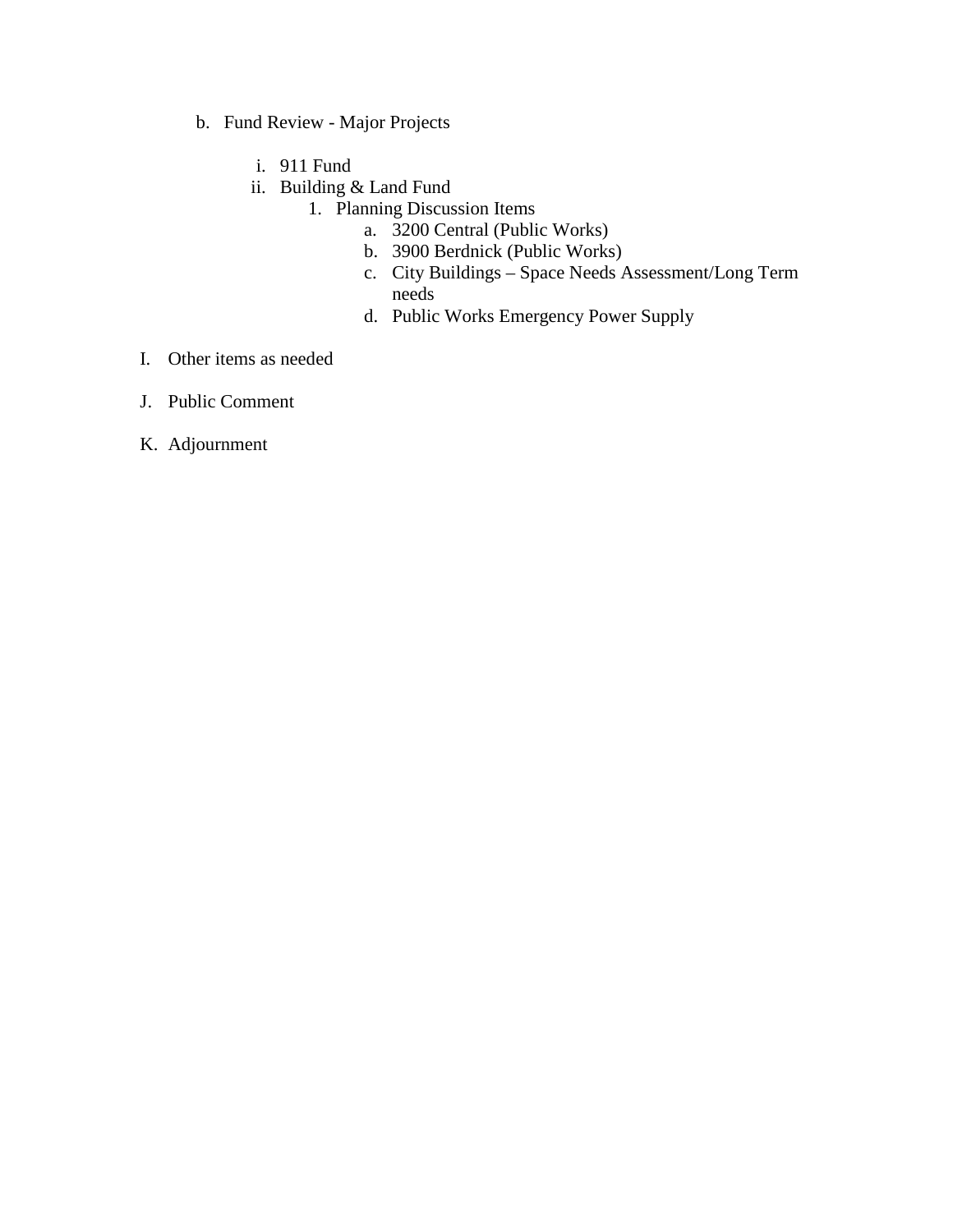#### **FY 2023 Proposed Budget Planning Calendar (Tentative Pending CM Approval after Review and Recommendation of New Finance Director Scheduled To Begin May 2, 2022).**

- FY 2023 Proposed Budget to be opened by early June. *THE DATE - TO BE DETERMINED.*
- **June**  Departments to review and enter their FY 2023 Proposed Budget line items in the ERP.
- **<u>Thursday</u>**, **June 30<sup>th</sup>** Personnel requests or changes to the City Manager & Finance Director.
- $\mathbf{\hat{F}}$  **Friday, July 8<sup>th</sup>** Initial budget entries are due in the ERP by this date.
- **July** Departments to meet with the City Manager and Finance Director. (Dates TBD).
- **July** Final revisions to the FY 2023 Proposed Budget (By Departments).
- *<b>Eriday, August 5<sup>th</sup>* All FY 2023 Proposed Budget entries must be done.
- **August** Finance to complete the FY 2023 Proposed Budget document.
- **August 16th** COW Meeting. FY 2023 FY 2027 CIP Presentation
- Wednesday, September  $7<sup>th</sup> FY$  2023 Proposed Budget delivered to Deputy City Clerk for the September 20th<sup>th</sup> City Council Packet distribution.
- September  $20^{st}$  Committee of the Whole Meeting FY 2023 Proposed Budget Discussion.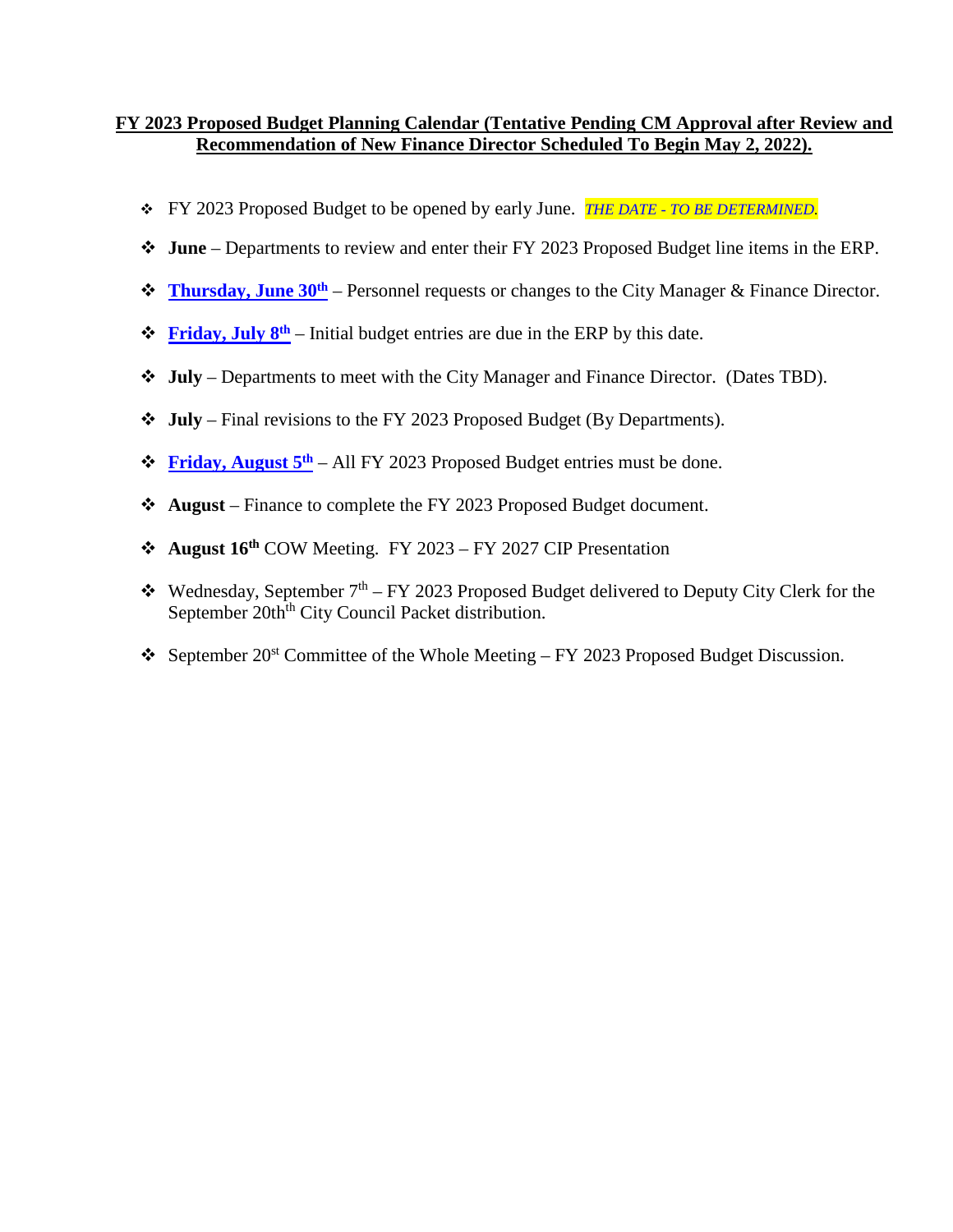#### **Capital Projects Planning Calendar FY 2023 – FY 2027 Capital Improvements Program (CIP)**

- \* Capital Projects Program opened Friday, April 22<sup>nd</sup>.
- $\triangle$  Begin reviewing, editing  $\&$  entering capital projects data.
- Capital entries must be in by Monday, May 23rd.
- May & June– Departments to meet with the City Manager and Finance Director and Finalize Revisions to the CIP. (Dates TBD).
- $\triangleleft$  July Finalize the CIP document (Finance with Departments).
- $\bullet$  July 29<sup>th</sup> CIP delivered to Deputy City Clerk for the August 9<sup>th</sup> City Council Packet distribution.
- August  $16^{th}$  Committee of the Whole Meeting FY 2023 FY 2027 CIP Presentation.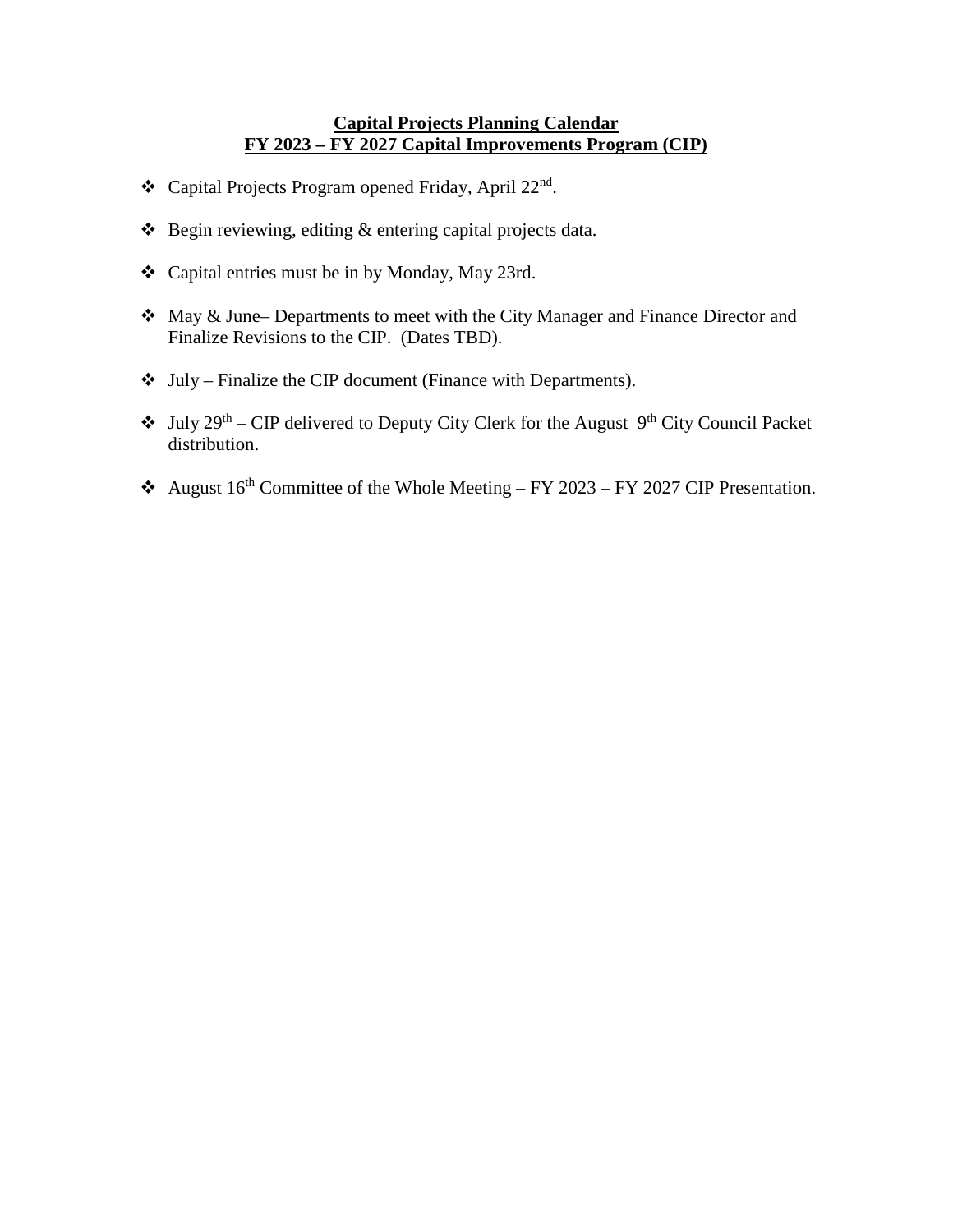

# **FY 2023 MEETING DATES**

## **CAPITAL PROJECTS COMMITTEE**

January 2022 – No meeting scheduled February 2022 – No meeting scheduled March, 2022 – No meeting scheduled April 26<sup>th</sup> at 6:30pm (Bldg. & Land) May 24<sup>th</sup> at 6:30pm (Local Roads) June 28th at 6:30pm (Utilities) July 26th at 6:30pm (Submission Review) August, 2022 – No meeting scheduled *(Generally No Meeting – 5 year plan is presented to City Council)* September 27<sup>th</sup> at 6:30pm (Final Review/Future Priorities) October 25<sup>th</sup> at 6:30pm (Final Calendar Year Meeting/Wrap-up) November 2022 – No meeting scheduled December 2022 – No meeting scheduled

*\*\* The Capital Projects Committee approved the dates at the end of 2022. Meetings will occur on Tuesday nights. Dates and topics are subject to change. The meetings are scheduled to be in-person, but may be subject to change.\*\**